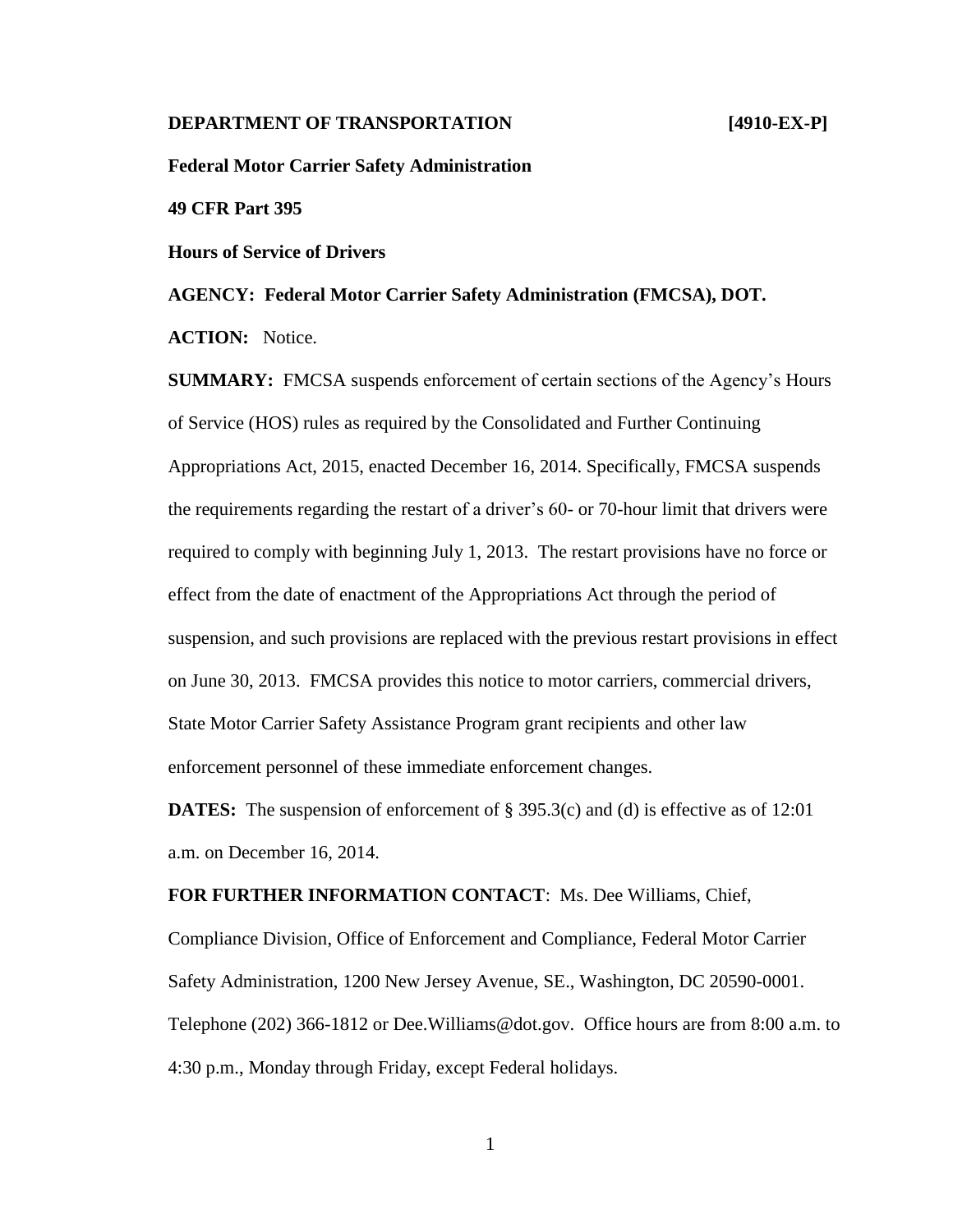## **SUPPLEMENTAL INFORMATION:**

On December 27, 2011, FMCSA published a final rule titled "Hours of Service of Drivers." [76 FR 81134.] The rule revised the HOS regulations and imposed certain limits on the use of the 34-hour restart provision  $(49 \text{ CFR } 395.3(c)-(d))$ . Compliance with the revised restart provision began on July 1, 2013.

On December 16, 2014, the President signed the Consolidated and Further Continuing Appropriations Act, 2015, which provides FY 2015 appropriations to the U.S. Department of Transportation, including FMCSA. Section 133(a) of Title I of Division K of the Act declares that 49 CFR 395.3(c) and (d) "shall have no force or effect from the date of enactment of this Act until the later of September 30, 2015, or upon submission of the final report issued by the Secretary [of Transportation] under this section. The restart provisions in effect on June 30, 2013, shall be in effect during this period." Section 133(a) also prohibits FMCSA from using any of the funds appropriated or otherwise made available by the Act to enforce § 395.3(c) and (d).

Section 395.3(c) allows drivers to restart the calculation of their 60- or 70-hour limit by taking an off-duty period of at least 34 consecutive hours, including two periods from 1:00 a.m. to 5:00 a.m. Under § 395.3(d), only one restart authorized by § 395.3(c) is allowed per week (168 hours), measured from the beginning of the previous restart period.

The restart provisions in effect on June 30, 2013, on the other hand, allowed drivers to restart their 60- or 70-hour calculation by taking at least 34 consecutive hours off duty, without any additional limitations. Drivers are therefore authorized, as of 12:01 a.m. on December 16, 2014, to resume use of the previous, unlimited restart provision.

2